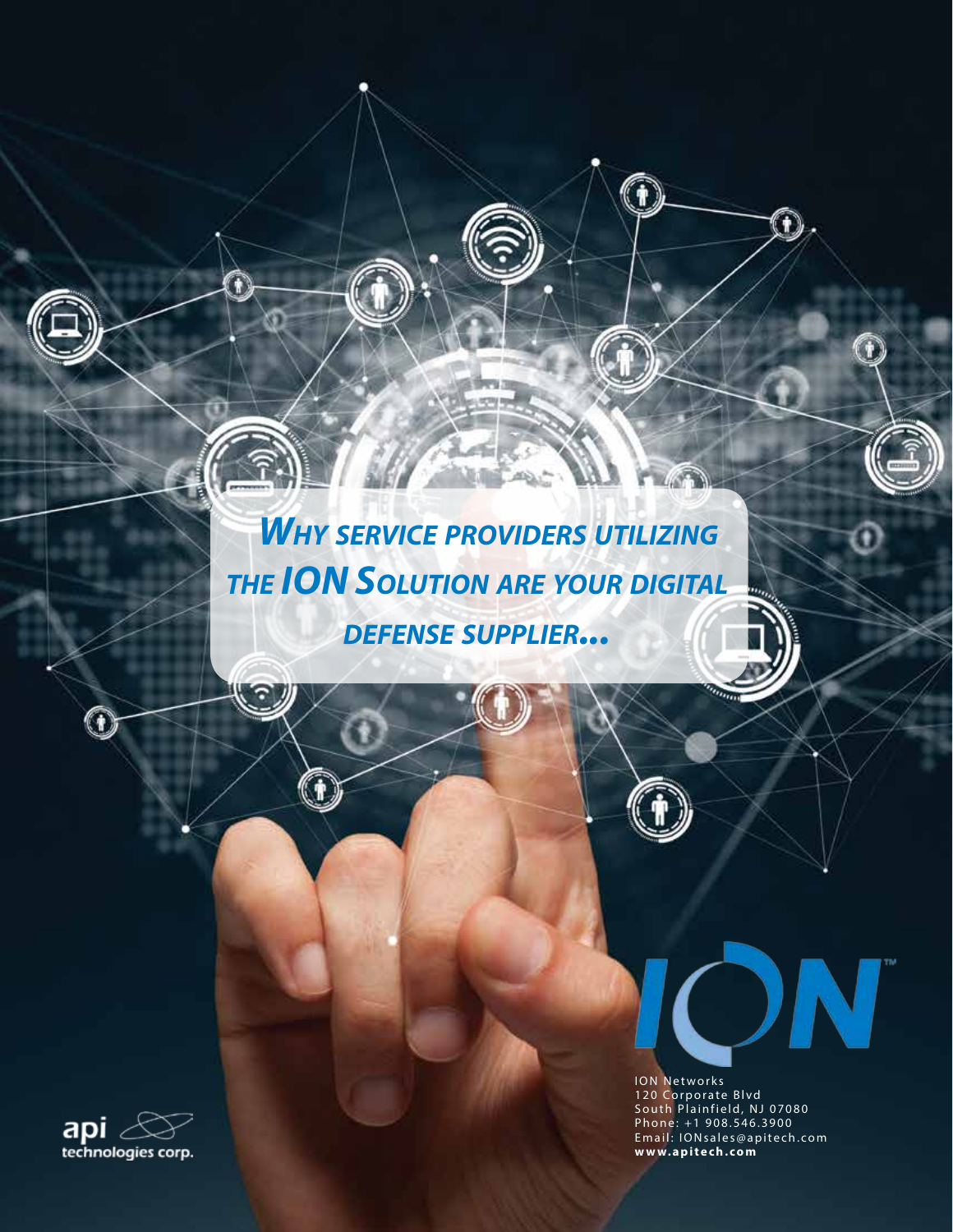# *ION Solutions* **The Challenge...**

*You depend on 3rd party service providers to ensure your mission critical system's availability and sustainability. To meet your requirements, the provider requires always-on access, for 24/7 monitoring, periodic maintenance, patches/system updates, & emergency access when trouble occurs...*

*You need to get the most from your service providers… and they need secure access.* 

*Universal access via the Internet gives your service provider the best means to quickly delivery reliable services...Sounds great, but what about hackers trolling the Internet looking for opportunities? You need to ensure your service provider's access is secure from both internal and external threats. Your service provider is trusted, but the provider still needs to be verified and monitored. Balancing service provider access without compromising security… this is the ION Solution. You depend on 3rd party service providers to ensure your mission critical system's availability… this is the ION Solution.*

# **What Threatens Traditional VPN Access?**

- 1. Internal misbehavior… whether by accident, negligence, or design, people inside your system can cause damage.
- 2. External attackers… People and/or bots breaking into your system to steal information or leave viruses when security solution implemented poorly or weak passwords are used.
- 3. Real time visibility in what is going on in your network… now and after problem resolution.

# **How Service Providers Utilizing ION Provide Solutions for You...**

- 1. Accessing your system to fix issues and provide upgrades, no truck roll required. Multiple access platforms including inand out-of-band.
- 2. Providing you with the ability to lock anyone out at any time, both internal personnel and external technicians.
- 3. Providing you with the ability to observe all activity through recorded sessions and live streaming of activity.
- 4. Three-strike access auto-lock out for dial-up access.

**The SolutionSolutio** 

ION Networks is the most trusted name in remote device management and secure access technology for defense and commercial applications. The ION solution enables service providers, equipment manufacturers, government and military agencies, and corporations to remotely manage, monitor, and secure critical voice and data networks.

This ensures the "privileged" system administrator can access systems without compromising security. Only trusted users can access these systems. This requires a comprehensive solution that secures all privileged user connections, whether the user is an employee, an equipment manufacturer, or 3rd party consultant/service provider.

…You need a solution that is flexible to handle any type of connection or application needed to manage a device.

Service providers with ION solutions provide end-users the ability to grant third party and internal users access for remote management of voice and data systems. By not keeping you waiting for a service provider to come on location to resolve issues, they are minimizing your downtime. The provider can also offer increased security measures by recording system activity and protecting against hacker threats to sensitive information with auto-lockout modem functionality.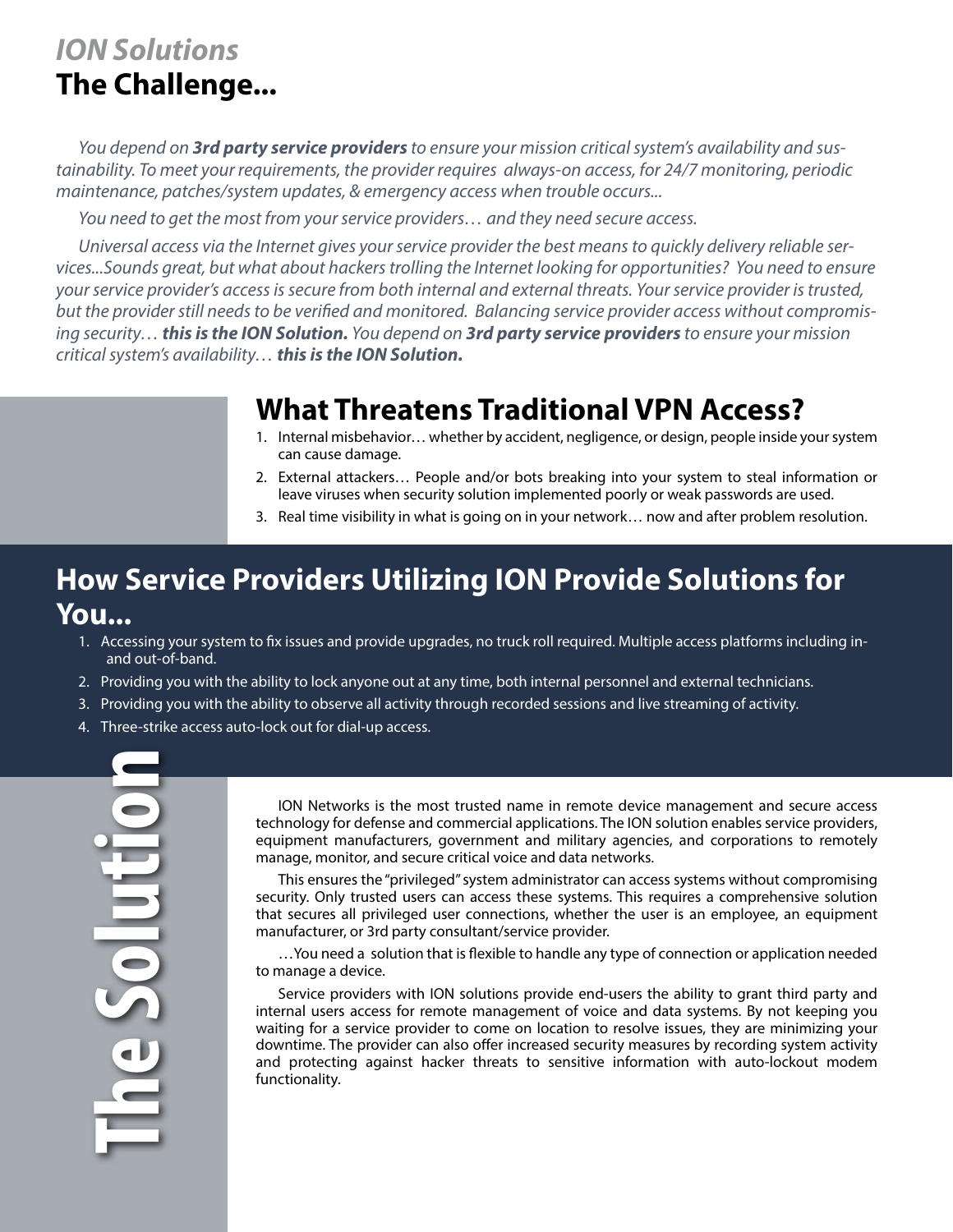# **Products Overview**

The ION solution is comprised of an access gateway called PRIISMS and multi-function security appliances that enable local security and connectivity to remote devices.

We have made significant investments into FIPS and Common Criteria certification to ensure the security foundation of our solution has been vetted by a third party testing organization. Additionally, ION Networks regularly updates software based on newly discovered vulnerabilities and keeps up to date with updates to Open Source components. ION Networks can be trusted.



#### *What is PRIISMS…*

ION PRIISMS (Proactive Remote Integrated Intelligent Secure Management Solution) is a secure web-based gateway application that provides centralized control over security and administrative access policies of distributed and complex network device environments. Service providers/network administrators can configure, troubleshoot, and manage consolidated or geographically dispersed critical network devices, in- or out-of-band, remotely or from a central Network Operations Center (NOC). The PRIISMS architecture provides a scalable solution ensuring the highest of availability for an unlimited number of connections.

PRIISMS is a simple to use platform that provides a robust set of security features ensuring only trusted users can access the management interfaces of mission critical systems. In addition, PRIISMS provides the most comprehensive set of audit capabilities documenting what device(s) a privileged user accessed, and what changes they made with recorded sessions. PRIISMS provides the ability to control who can get access to specific devices and confidence with transparent knowledge of what was done be it device access via SSH, Web, RDP, or a propriety client.

#### ION™ PRIISMS

- Single-sign-on technician access for remote endpoint management
- M2M automatic connectivity
- ION devices central manager
- Software, virtual machine or hardware appliance

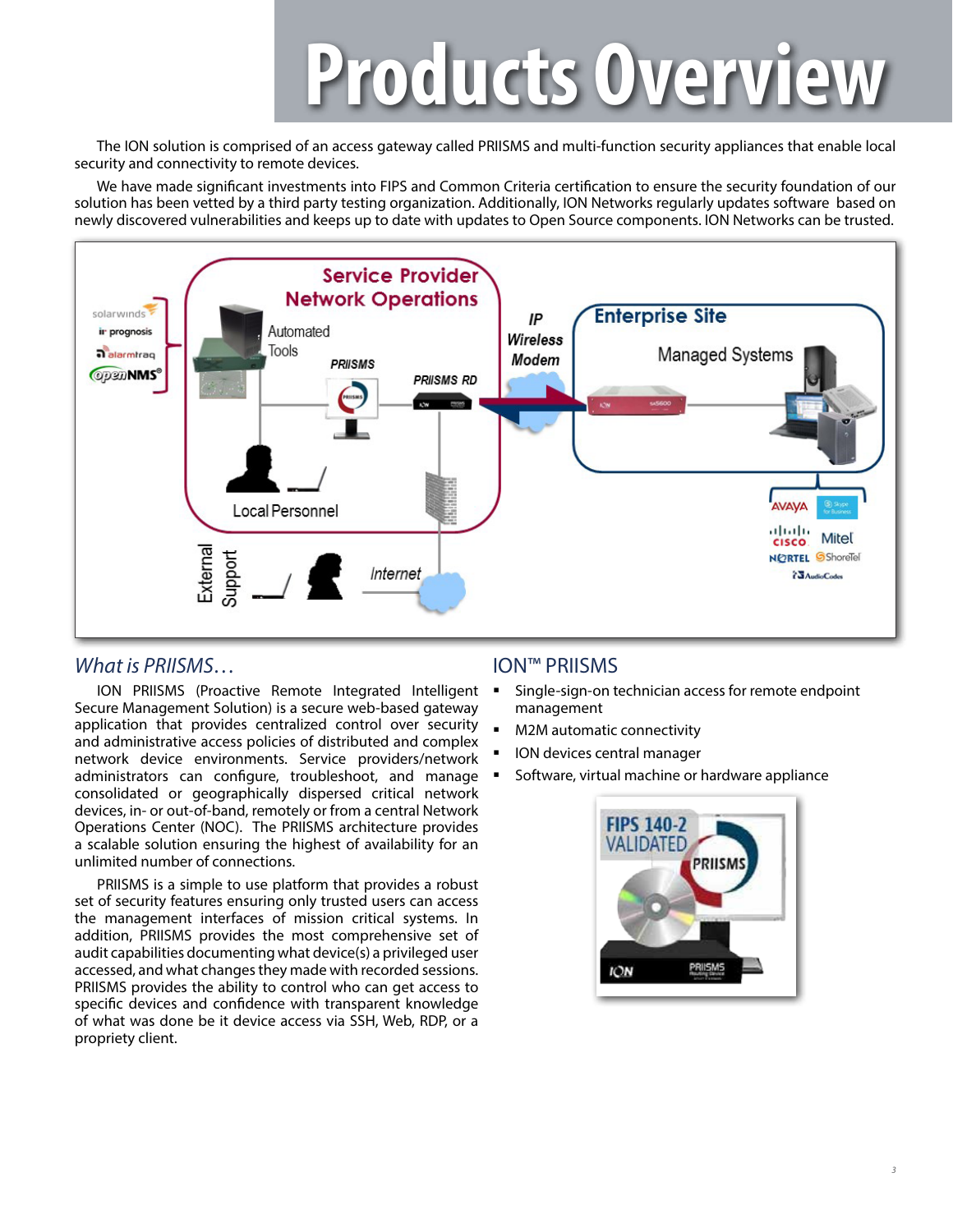# **Products Overview**

*The appliances…* ION has a range of hardware and virtual machine (VM) security appliances to meet the unique needs of both VoIP and IT deployments. Secure appliances provide flexible and adaptable connectivity solutions via diverse networks or physical connectivity to devices through console ports or networks such as the PSTN, Cellular, or broad band networks. Utilizing the ION VM security appliance enables secure remote access to systems in cloud network environments.

## ION™ Secure Virtual Machine

- Eliminates the cost of physical appliances
- Ensures privileged administrators access only permitted Cloud based systems utilizing VPN tunneling technology
- Cost-effective and scalable solution for small and large deployments
- Compatible with VMware, ESXI Server and Microsoft Hypervisor



#### ION™ SA5600 Secure Appliance

- High-performance, Enterprise-secure appliance
- Easy connectivity, highly scalable solution
- Modem, Internet, or wireless connectivity device



## ION™ SA5610-SAL Avaya SAL Edition

- Plug-and-play SAL Gateway appliance
- Installs in under 10 minutes\*
- Complete SAL Gateway installation without the headache of building from scratch
- Supports SAL Gateway and SLAMON



#### ION™ SA600 Service Access Point

- Console terminal server, modem and wireless
- Ideal solution for legacy PBX monitoring and access



#### ION™ SA500 Service Access Point

- Ideal device for SME deployments for IP Office, BCM, or Suretel
- Low cost Internet service delivery platform



## ION™ SA5600-IA2 DoD/Gov Edition

- JITC/IA approved
- Dial-up, IP and console access
- Built-in two factor authentication
- Encrypted link
- CAC/PIV/SIPR card authentication



**JITC/IA Certified**

#### ION™ SM110 Secure Modem

 Eliminate weak passwords securing critical network elements

545600

Ideal for mission critical router console for OOB access



| <b>Appliance Overview</b>          | <b>SA500</b><br><b>Secure VM</b> |            | <b>SA600</b>   | <b>SA5600</b> | <b>SA5600-SAL</b>  |  |  |
|------------------------------------|----------------------------------|------------|----------------|---------------|--------------------|--|--|
| <b>Internet</b>                    |                                  |            |                |               |                    |  |  |
| Out of band                        |                                  | v          | Modem/Cellular | Modem         | Modem              |  |  |
| <b>Console Server (Router/PBX)</b> |                                  | $\Lambda$  |                |               |                    |  |  |
| <b>IP Endpoints</b>                | $6 - 400 +$                      | $6 - 24$   | $6 - 24$       | 64-400        | 64-400             |  |  |
|                                    | SME/Enterprise                   | <b>SME</b> | <b>SME</b>     | Enterprise    | Enterprise (AVAYA) |  |  |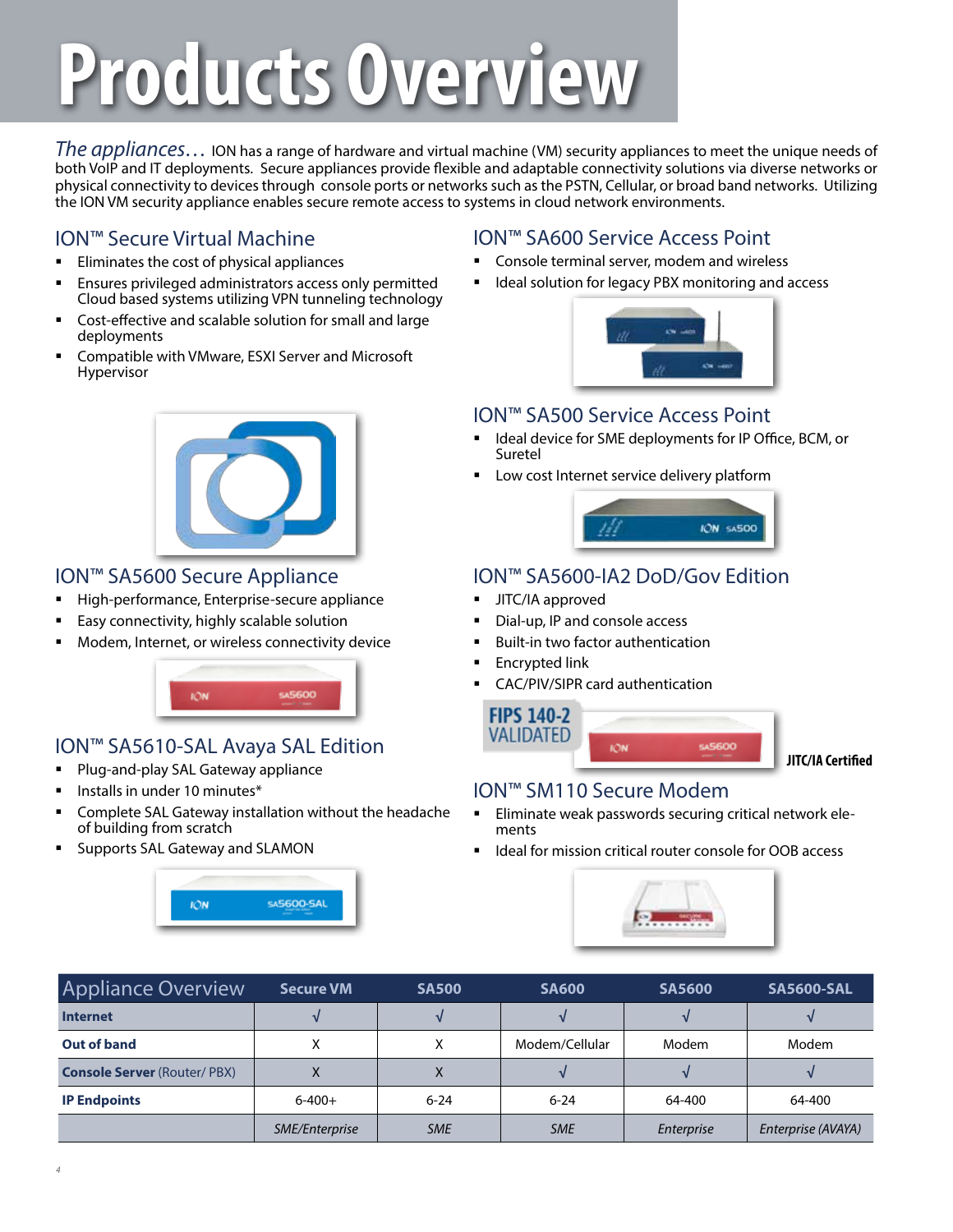# *ION Solutions* **FAQs**

# **1.HOW IS THE CONNECTION SECURE?**

## With proven encryption backed by FIPS and Common Criteria Certifications

#### Services SSL VPN™ Simplifies Connectivity by Harnessing HTTPS to Easily Traverse Complex Enterprise Networks:

There is no need to reconfigure firewalls or navigate through complex IT environments because the Services SSL VPN™ uses standard HTTPS ports to initiate a secure tunnel between the enterprise customer and service provider As soon as the ION appliance (hardware of virtual machine) is placed on the customer site, it automatically establishes a connection from inside the network to the service provider's Network Operations Center (NOC). The customer sees and treats the connection just as it would an employee browsing the Internet. This makes it easy for service providers to connect to customer premise equipment using a variety of connectivity methods, including (but not limited to): broadband (ADSL/DSL/Cable modems) or leverage existing customer's Internet connectivity.

#### Bi-Directional Connectivity via the Internet Enables Delivery of Revenue-Generating, Proactive Managed Services:

Services SSL VPN™ is the first of its kind to create bi-directional, encrypted tunnels, which originate within the customer's network. This means service providers can have always-on, Internet connectivity to customer devices, enabling the delivery of key site data (for example, alarms and traps) in real time. As a result, the service provider can consistently monitor equipment and conduct proactive maintenance. This is a service option previously unavailable with traditional SSL VPN connectivity. Customers benefit from higher service levels, while service providers benefit from the additional, revenue-generating service options they can deliver.



#### Encryption Details

- OpenVPN tunnel
	- Government strength encryption AES 128 CBC Minimum • TLS 1.2
- ION or user supplied PKI certificates
	- ION Supplied certificates: 2048 bit, SHA512, RSA
- ION Services SSLVPN is very secure and easy to setup. Like browsing to a secure website using port 443.
- Unlike your typical IPSec or SSLVPN tunnel the ION solution provides the enterprise customer with greater visibility and control over their services providers access (see below)

# **2. HOW ARE ONLY AUTHORIZED PEOPLE ALLOWED TO ACCESS THE EQUIPMENT?**

## With Strong Two-Factor Authentication

- All traffic to protected devices traverses the appliance or VM adjacent to the device. Only authenticated, authorized users will have the ability to communicate with the device.
- The solution provides two factor authentication at PRIISMS solution and the appliance.
- The solution is role based for controlling user access to specific devices.



*Figure 1. Secure connection using ION's two factor authentication.*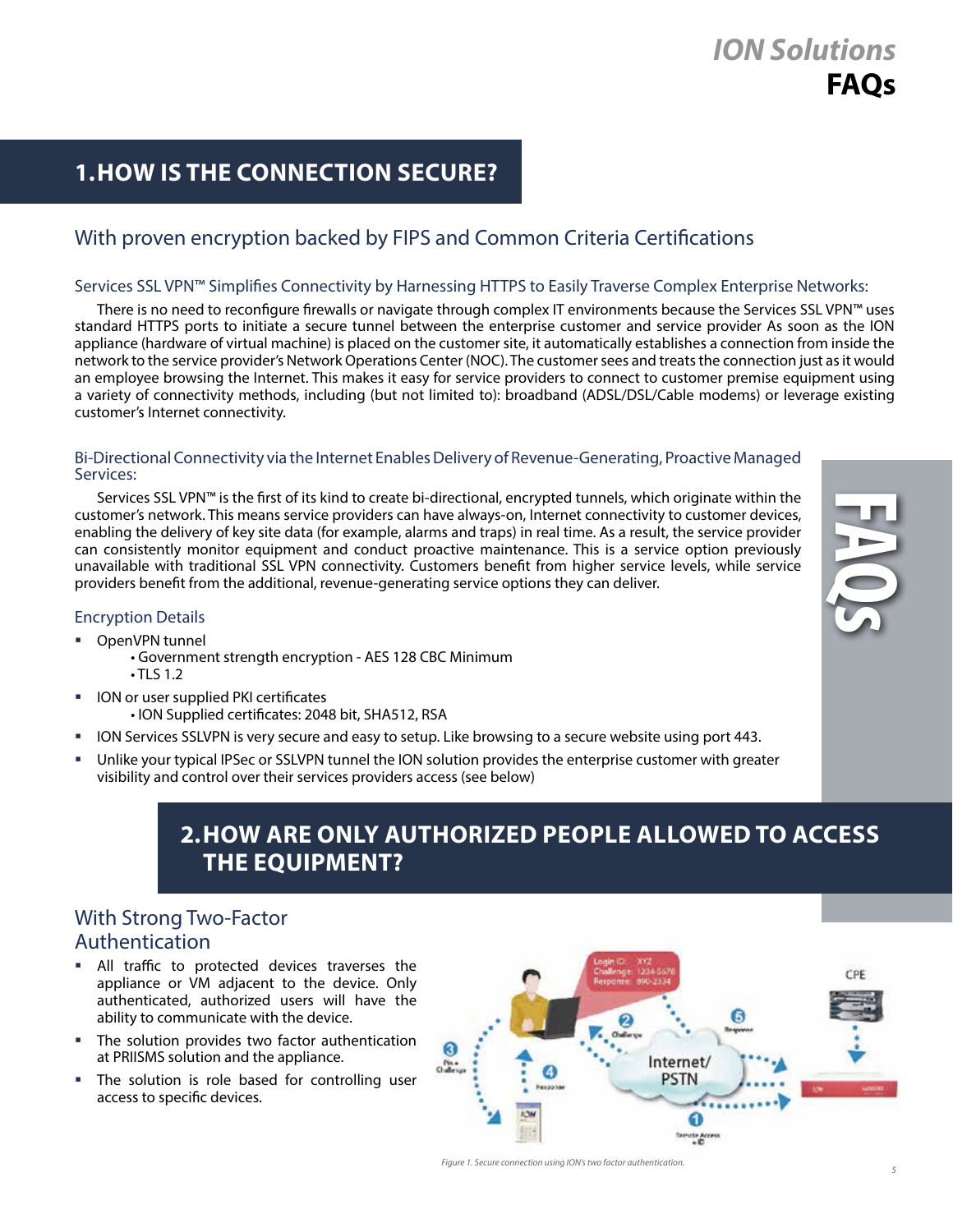## **3. HOW DO WE KNOW WHAT EQUIPMENT CAN BE ACCESSED?**



*Figure 2. Unlocked screen*

# **4. HOW CAN WE CONTROL WHEN OUR SERVICE PROVIDER IS ALLOWED TO ACCESS OUR EQUIPMENT BUT NOT AFFECT THEIR ABILITY TO MONITOR OUR DEVICES?**

| <b>Endpoints Find: Endpoints</b> |               |                                           |  |  |  |  |  |  |
|----------------------------------|---------------|-------------------------------------------|--|--|--|--|--|--|
|                                  |               |                                           |  |  |  |  |  |  |
| Connect                          | <b>Status</b> | Endpoints in Group: /ABC Corp/ABC Chicago |  |  |  |  |  |  |
| Connect                          | Dec-29 11:04  | ABC Chicago                               |  |  |  |  |  |  |
| 8                                | Dec-29 11:04  | ABCChicagoWeb                             |  |  |  |  |  |  |
| 8                                | Dec-29 11:04  | Avaya IP Office                           |  |  |  |  |  |  |
| 8                                | Dec-29 11:04  | <b>BCM Chicago</b>                        |  |  |  |  |  |  |
| 8                                | Dec-29 11:04  | RDP-VM                                    |  |  |  |  |  |  |

*Figure 4. Locks clearly indicate to the service provider that access is blocked, eliminating the guess work determining if access is down or restricted.*

#### End-Point Locking - The ION Solution Allows You To Enable and Disable Service Provider Access

**The access to equipment is restricted in the** appliance to the equipment defined in the endpoint table. A further restriction is possible with a feature called endpoint locking. If enabled, endpoint locking will block and notify the service provider, without removing the equipment definition. Even though endpoint locking is enabled, the equipment will still be able to send out data (i.e. SNMP traps).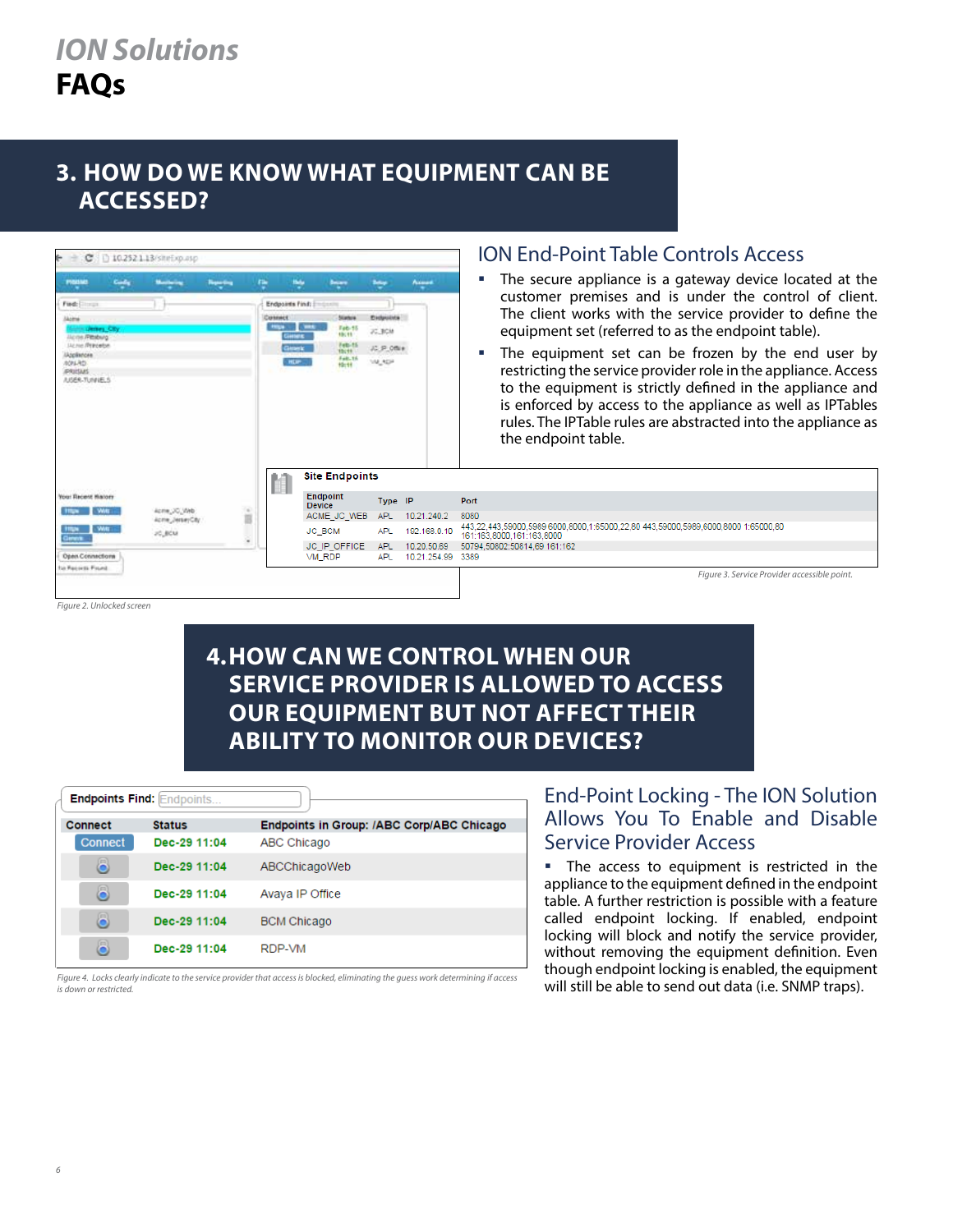## **5. HOW CAN WE PROVIDE AN AUDIT OF OUR SERVICE PROVIDERS' ACCESS?**

#### In The Appliance System Log

- The ION appliance logs are tamper-proof (read only) tracking all user's access and activities; who, date, time, duration, successful or unsuccessful.
- These events can be sent to a Security Operation Center (SOC) system (syslog or SNMP).

| <b>Appliance</b>             | <b>Configuration</b><br><b>Monitoring</b> |                   |          | <b>File</b><br>v. 2.0.1<br><b>Reporting</b><br><b>Account</b><br>$\overline{\phantom{0}}$ |  |  |                  |                     |                           |  |   |  |  |
|------------------------------|-------------------------------------------|-------------------|----------|-------------------------------------------------------------------------------------------|--|--|------------------|---------------------|---------------------------|--|---|--|--|
| <b>Appliance Audit Files</b> |                                           |                   |          |                                                                                           |  |  |                  |                     |                           |  |   |  |  |
| FileName                     |                                           |                   |          |                                                                                           |  |  |                  | <b>Last Updated</b> |                           |  |   |  |  |
| View<br>Download             | <b>Access History</b>                     |                   |          |                                                                                           |  |  |                  |                     | February 23 2017 21:41:19 |  |   |  |  |
| View<br>Download             | <b>Error Log</b>                          |                   |          |                                                                                           |  |  |                  |                     | February 02 2017 19:10:41 |  |   |  |  |
| View<br>Download             | Log Messages                              |                   |          |                                                                                           |  |  |                  |                     | February 23 2017 21:50:34 |  |   |  |  |
| <b>View</b>                  | Connection Log History<br>Download        |                   |          |                                                                                           |  |  |                  |                     | February 23 2017 21:41:38 |  |   |  |  |
| View<br><b>Download</b>      | VPN Log Hisory                            |                   |          |                                                                                           |  |  |                  |                     | February 22 2017 06:30:18 |  |   |  |  |
| <b>Type</b>                  | <b>Start Time</b>                         | <b>End Time</b>   | User     | <b>Device Name</b>                                                                        |  |  | Session ID       | <b>Bytes In</b>     | <b>Bytes Out</b>          |  | × |  |  |
| <b>APL</b>                   | 02/23/17 16:41:19                         | 02/23/17 16:41:38 | demotech | <b>JC BCM</b>                                                                             |  |  | 3967714878864020 | $\mathbf{0}$        | $\mathbf{0}$              |  |   |  |  |
| APL                          | 02/23/17 16:24:45                         | 02/23/17 16:32:16 | Demotech | <b>JC BCM</b>                                                                             |  |  | 6727714878854280 | $\mathbf{0}$        | 0                         |  |   |  |  |
| <b>APL</b>                   | 02/23/17 16:24:06                         | 02/23/17 16:24:14 | demotech | <b>JC BCM</b>                                                                             |  |  | 6807714878853620 | $\mathbf{0}$        | <b>NULL</b>               |  |   |  |  |
| <b>APL</b>                   | 02/23/17 16:23:49                         | 02/23/17 16:23:58 | demotech | <b>JC BCM</b>                                                                             |  |  | 6807714878853620 | 0                   | <b>NULL</b>               |  |   |  |  |
| <b>APL</b>                   | 02/23/17 16:18:55                         | 02/23/17 16:19:24 | demotech | <b>JC BCM</b>                                                                             |  |  | 1287714878850130 | $\mathbf{0}$        | $\mathbf{0}$              |  |   |  |  |
| <b>APL</b>                   | 02/23/17 16:18:41                         | 02/23/17 16:18:53 | demotech | <b>JC BCM</b>                                                                             |  |  | 1287714878850130 | 0                   | <b>NULL</b>               |  |   |  |  |
| <b>APL</b>                   | 02/23/17 16:18:08                         | 02/23/17 16:18:36 | demotech | <b>JC_BCM</b>                                                                             |  |  | 1287714878850130 | $\mathbf{0}$        | $\mathbf{0}$              |  |   |  |  |

*Figure 5. Automated notification email.*

# **6. HOW DO I KNOW THEY ARE ON MY EQUIPMENT?**

Click on a photo to see social network updates and email messages from this p.

### Automated Notification and Real-Time Monitoring

 The appliance maintains a rich set of alarms. This includes connections and disconnections, logins, etc. It has a capability to dispatch notifications on any or all of these events. Notification can be delivered via email, SNMP or Syslog message. The appliance web page shows all current and historical connections and data usage.

| <b>Appliation</b><br><b>Configuration</b> |                                         | <b>Monitoring</b>                                                                                          | <b>Reporting</b>                                                       | Film                                                         | <b>Arrount</b> | w 2.0.1                                                                |                                                                                                                      |                                  | <b>Salar</b> |        | Latin Latin Collection About Charge Dain Test                           | Figure 7. Automated notification email                                                                                                                                                                                       |  |                           |  |
|-------------------------------------------|-----------------------------------------|------------------------------------------------------------------------------------------------------------|------------------------------------------------------------------------|--------------------------------------------------------------|----------------|------------------------------------------------------------------------|----------------------------------------------------------------------------------------------------------------------|----------------------------------|--------------|--------|-------------------------------------------------------------------------|------------------------------------------------------------------------------------------------------------------------------------------------------------------------------------------------------------------------------|--|---------------------------|--|
| Q                                         | APL<br>APL<br><b>ALIX</b><br><b>WFR</b> | <b>Active Connections</b><br><b>Endpoint Device</b><br>JC_BCM<br>JC BCM<br>JC DCM<br><b>SYSOP</b><br>SYSOP | <b>Destination Port(s)</b><br>6000,0000.1:65000.00<br>20.21.1024.65535 | 443,22,443,59000,5989,6000,8000,1:65000,22,80,443,59000,5989 |                | User<br>denciech<br>demotech<br>demotech<br>ALOC Default<br><b>JON</b> | Start Time<br>02/23/17 08:58:20<br>02/23/17 08:58:20 0<br>02/23/17 08:58:20 0<br>02/02/17 14:10:43<br>02/23/17 08:47 | <b>Dyles In Dyles</b><br>1744478 | 10261<br>o   | Databa | <b>Affencious</b><br>A Forward Run<br>Gold, Henry<br>Sentorial top Alam | <b>POD</b> process<br>Dakit Stags<br>O Estra line boashs in this majorizer view removed.<br>Sections 17010 Basic Link                                                                                                        |  | les. The hittebar against |  |
|                                           |                                         | Figure 6. Active Connections                                                                               |                                                                        | 7. HOW DO I KNOW WHAT THEY DID?                              |                |                                                                        |                                                                                                                      |                                  |              |        |                                                                         | Alarm = EP.COMN USER demotesh connected to JC @ Office sid-<br>1137714878749410 conn id 314 Commont + EP Connect Date / Time = 02/23/17<br>13:31:12 Site Name + Sen9080537090 Severity + Critical Source + Alarm Data + None |  |                           |  |

#### GUI Session Recording

- If your service provider has the PRIISMS+ module, a recording of the technician's session was captured and stored at the service provider. There is an ICON in the connection log indicating that the session was recorded and a request can be sent to download a copy of the recording.
- Recorded sessions capture every system change for root cause analysis or security forensics.